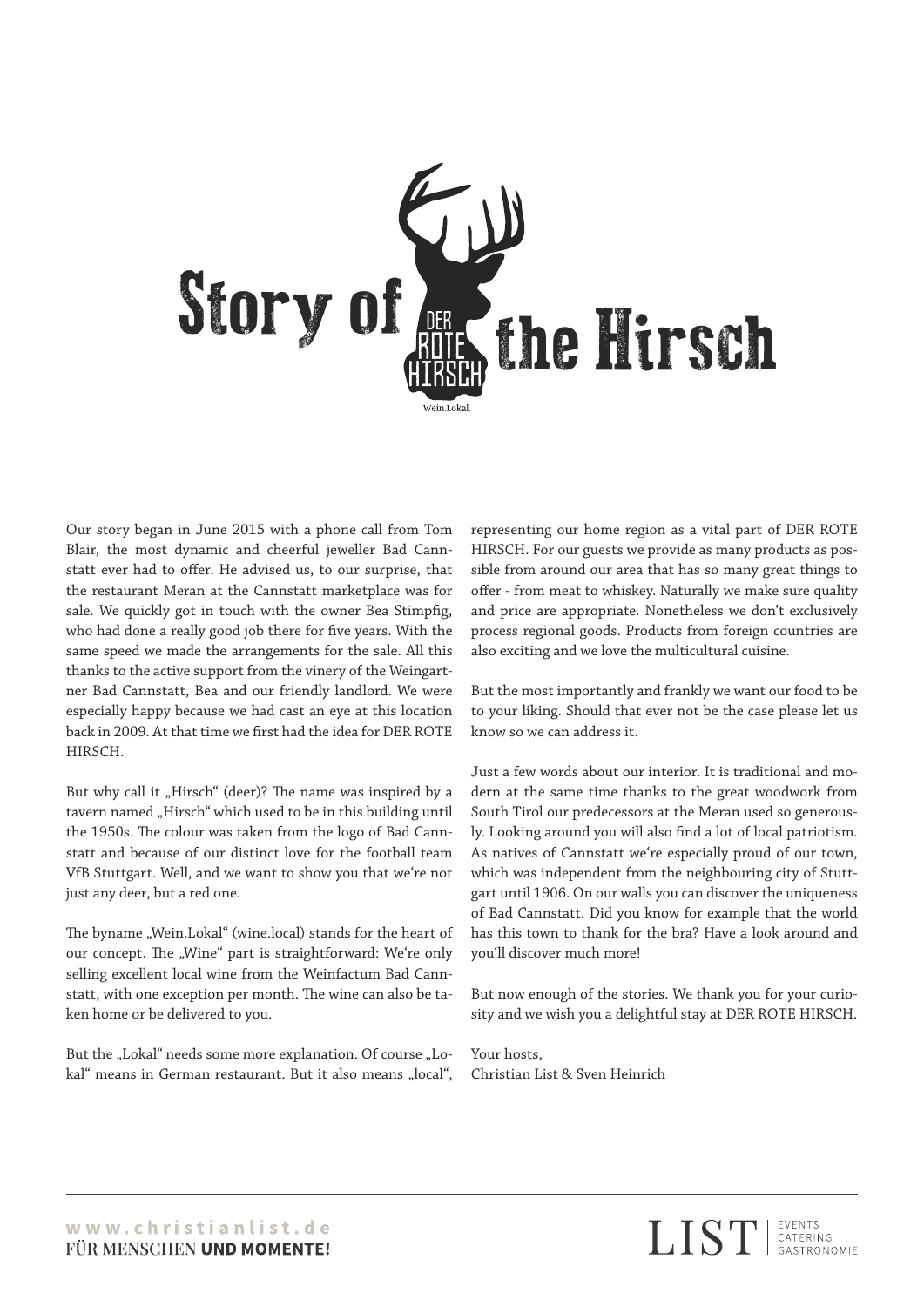# Lunch Menu



What you need to know in order to understand this menu:

| ,Swabia´                                                     |
|--------------------------------------------------------------|
| Our region                                                   |
| ,Schmiden                                                    |
| A distrivt within our region                                 |
| ,Maultaschen                                                 |
| swabian pasta squares, filled with meat and spinach          |
| ,Spätzle´                                                    |
| swabian noodles, made of eggs, flour, water and salt         |
| ,Vesper <sup>^</sup>                                         |
| A meal or snack consisting of bread, cold cuts, cheese, etc. |
| ,Canstatter Würstle                                          |
| Local, smoked farmer sausage                                 |
| ,Schlutzkrapfen                                              |
| Tyrolean pasta filled with spinach and curd                  |

### Soups

| Maultaschensuppe                           | $6,10 \in$ |
|--------------------------------------------|------------|
| Turnip Soup<br>with Black Forest ham Chips | 6,90€      |

# **SALADS**

| Small mixed salad        | 4.90€ |
|--------------------------|-------|
| Large market salad with: |       |

| - Pure                                           | 9.90€  |
|--------------------------------------------------|--------|
| - BBQ- Pulled Pork                               | 13,90€ |
| - marinated BBQ- beef strips                     | 15,90€ |
| - caramelized goat's cream cheese, grape chutney | 13,90€ |
| and nuts                                         |        |

# Classic dishes

| Daily meal<br>On workdays as stated on the blackboard                                     | 9.90€  |
|-------------------------------------------------------------------------------------------|--------|
| Geschmälzte hausgemachte Maultaschen<br>Homemade, Maultaschen', potato salad, roast gravy | 11,90€ |
| Käsespätzle<br>Homemade ,Spätzle' with mountain cheese,                                   | 11,90€ |
| molten onions and a small salad<br>Alblinsen mit Spätzle und ein Paar Saiten              | 13,90€ |

German lentils with , Spätzle' and a couple of , Vienna' sausages

| Butterschnitzel                                                                           | 14,90€ |
|-------------------------------------------------------------------------------------------|--------|
| Schnitzel with either potato salad or Spätzle and roast gravy                             |        |
| Schwäbischer Rostbraten<br>Swabian roast beef with homemade , Spätzle'                    | 24,50€ |
| Schwäbischer Rostbraten<br>Swabian roast beef with homemade, Spätzle'<br>and ,Maultasche' | 26,50€ |

# In Memorian Meran

| Südtiroler Knödel-Tris mit Marktsalat                  | 13,90€ |
|--------------------------------------------------------|--------|
| South tyrolean dumplings                               |        |
|                                                        |        |
| Südtiroler Schlutzkrapfen mit Marktsalat               | 13.90€ |
| South tyrolean, Schlutzkrapfen', with either butter or |        |
| homemade ramson-pesto                                  |        |
|                                                        |        |

#### $\epsilon$  HIRSCH SPECIALTIES

| Laugenburger                                        | $13,60 \in$ |
|-----------------------------------------------------|-------------|
| Pretzel burger with pulled pork and Swabian pointed |             |
| cabbage, small market salad                         |             |
|                                                     |             |
| Fresh Pasta                                         | 16.90€      |
| with carrot pesto and glazed snow peas              |             |

# $\frac{1}{9000}$  DESSERT

| KIDG' MENII                                                                         |       |
|-------------------------------------------------------------------------------------|-------|
| Semi-liquid chocolate cake<br>with either hazelnut ice cream or blackcurrant sorbet | 7.50€ |
| Hot Love $2.0$<br>Vanilla ice cream with warm wild berries &<br>blackberry liqueur  | 6,90€ |
|                                                                                     |       |

#### $\epsilon$  kius menu

Please ask our service.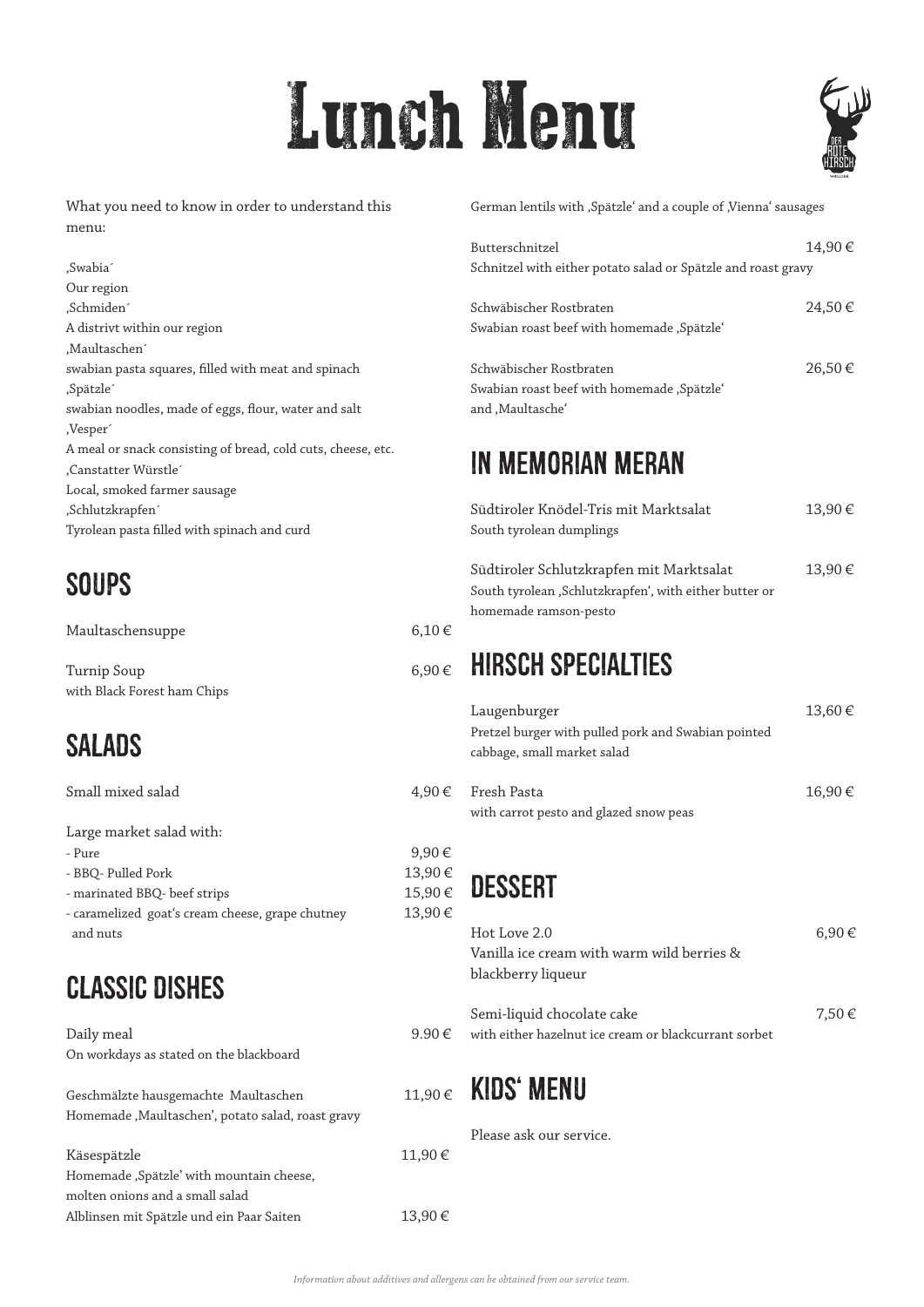# Dinner Menu

# **SOUPS**

| Maultaschensuppe<br>homemade bouillon with , Maultaschen' | $6.10 \in$ |
|-----------------------------------------------------------|------------|
| Turnip Soup<br>with Black Forest ham Chips                | 6,90€      |
| <b>SALADS</b>                                             |            |
| Small mixed salad                                         | 4,90 €     |

| Large market salad with:                         |        |
|--------------------------------------------------|--------|
| - Pure                                           | 9.90€  |
| - BBQ- Pulled Pork                               | 13.90€ |
| - marinated BBQ- beef strips                     | 15,90€ |
| - caramelized goat's cream cheese, grape chutney | 13,90€ |
| and tasty nuts                                   |        |

# Cold cuts

| Wurstsalat                                                       | 9.90€  |
|------------------------------------------------------------------|--------|
| salad of cold cuts either with or without cheese and local bread |        |
| 1A-Vesperbrett                                                   | 15,90€ |
| cold cuts: ham, bacon, ham sausage, Cannstatter Würschtle,       |        |
| Emmentaler, mountain cheese, pickles & mustard                   |        |
| 1A-Vesperbrett for two                                           | 29,80€ |

# Classic dishes

| 5 gegrillte Cannstatter Würschtle                                    | 10,90€ |
|----------------------------------------------------------------------|--------|
| 5 grilled "Cannstatter Würschtle", potato salad, lettuce and mustard |        |
|                                                                      |        |
| Geschmälzte hausgemachte Maultaschen                                 | 11,90€ |
| fried , Maultaschen', potato salad, roast gravy                      |        |
| Käsespätzle                                                          | 11,90€ |
| ,Spätzle'with mountain cheese, caramelized onions & a small salad    |        |
|                                                                      |        |
| Alblinsen mit Spätzle und ein Paar Saiten                            | 13,90€ |
| German lentils with , Spätzle' and a couple of , Saiten' sausages    |        |
|                                                                      |        |
| Butterschnitzel                                                      | 14,90€ |
| Schnitzel with either potato salad or , Spätzle' with roast gravy    |        |
| Schwäbischer Rostbraten                                              | 24,50€ |
| Swabian roast beef with homemade ,Spätzle'                           |        |
|                                                                      |        |
| Schwäbischer Rostbraten                                              | 26,50€ |
| Swabian roast beef with homemade, Spätzle' and, Maultasche'          |        |

#### In Memorian Meran

| Südtiroler Knödel-Tris mit Marktsalat<br>South tyrolean dumplings                                                            | 13,90€      |
|------------------------------------------------------------------------------------------------------------------------------|-------------|
| Südtiroler Schlutzkrapfen mit Marktsalat<br>South tyrolean , Schlutzkrapfen', with either butter or<br>homemade ramson-pesto | $13,90 \in$ |
|                                                                                                                              |             |

## Hirsch specialties

| Laugenburger<br>Pretzel burger with pulled pork and Swabian pointed<br>cabbage, small market salad                            | 13,60€ |
|-------------------------------------------------------------------------------------------------------------------------------|--------|
| Fresh Pasta<br>with carrot pesto and glazed snow peas                                                                         | 16,90€ |
| Sea Bass<br>on fresh pasta with carrot pesto and confit cocktail tomatoes                                                     | 27,90€ |
| Pollo Fino on Fresh Pasta<br>with carrot pesto and glazed snow peas                                                           | 19,80€ |
| Cannstatter Winzer-Gulasch im Lemberger-Sößle<br>goulash in Lemberger sauce with homade ,Spätzle'                             | 19,50€ |
| Beef Tenderloin (200g)<br>with vegetables & baked garlic bread                                                                | 34,90€ |
| Fleischfondue (for 2 pers. and up), per person<br>meat fondue with broth, 200 gr. roast beef, raw vegetables,<br>dips & bread | 24,60€ |

### **DESSERT**

| Hot Love 2.0<br>Vanilla ice cream with warm wild berries &<br>blackberry liqueur    | 6,90€      |
|-------------------------------------------------------------------------------------|------------|
| Semi-liquid chocolate cake<br>with either hazelnut ice cream or blackcurrant sorbet | 7,50€      |
| Lemon sorbet<br>with tonic and sweet basil pesto                                    | 7,60€      |
| Käsewürfel<br>Emmentaler and montain cheese with local bread and fig mustard        | $9.20 \in$ |

Kids' menu Please ask our service.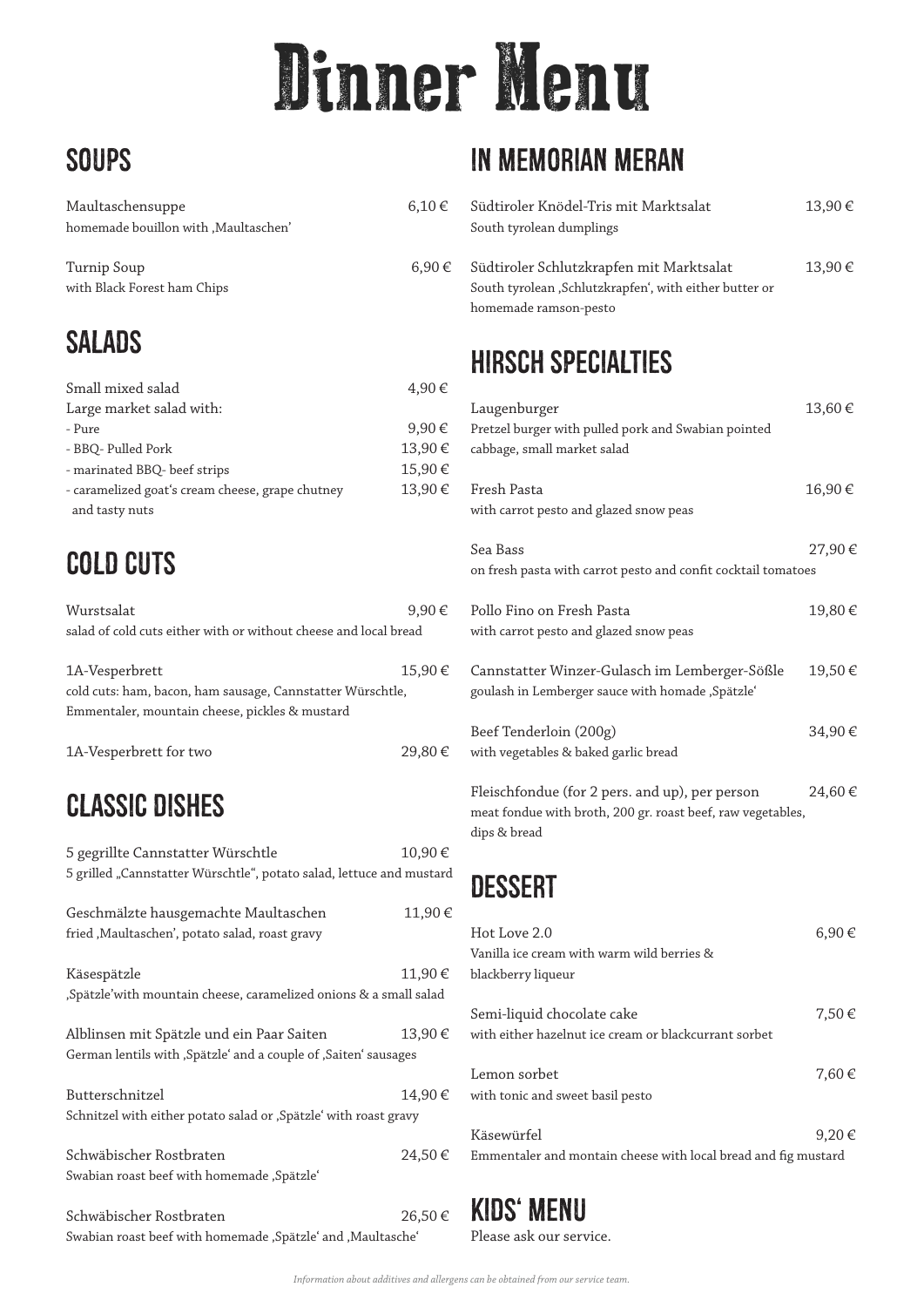# Breakfast

#### Every saturday until 11:30h

Salziges Marktfrühstück 9,40 € Bacon, ham, Canstatter Würschtle, Emmentaler, strawberry jam and butter, in addition with two rolls

Süßes Marktfrühstück 9,40 € Strawberry jam, raspberry jam, quince jam, ham, Emmentaler and butter, in addition with two rolls

Weißwurst mit Brezel 8,10 € Veal sausage with prezel in addition with sweet mustard

#### UPON REQUEST

Pretzel 1,50 €

Prezel with butter  $2.10 \in$ 

Croissant with butter 2,10  $\in$ 

Scrambled egg 4,20 €

Scrambled egg with bacon 4,90 €

2 fried eggs 4,20 €

Omelet with mushrooms 6,20 €

Muesli with milk  $4,50 \in$ 

Muesli with yoghurt 4,70 €

Muesli with milk and fruits 5,80  $\in$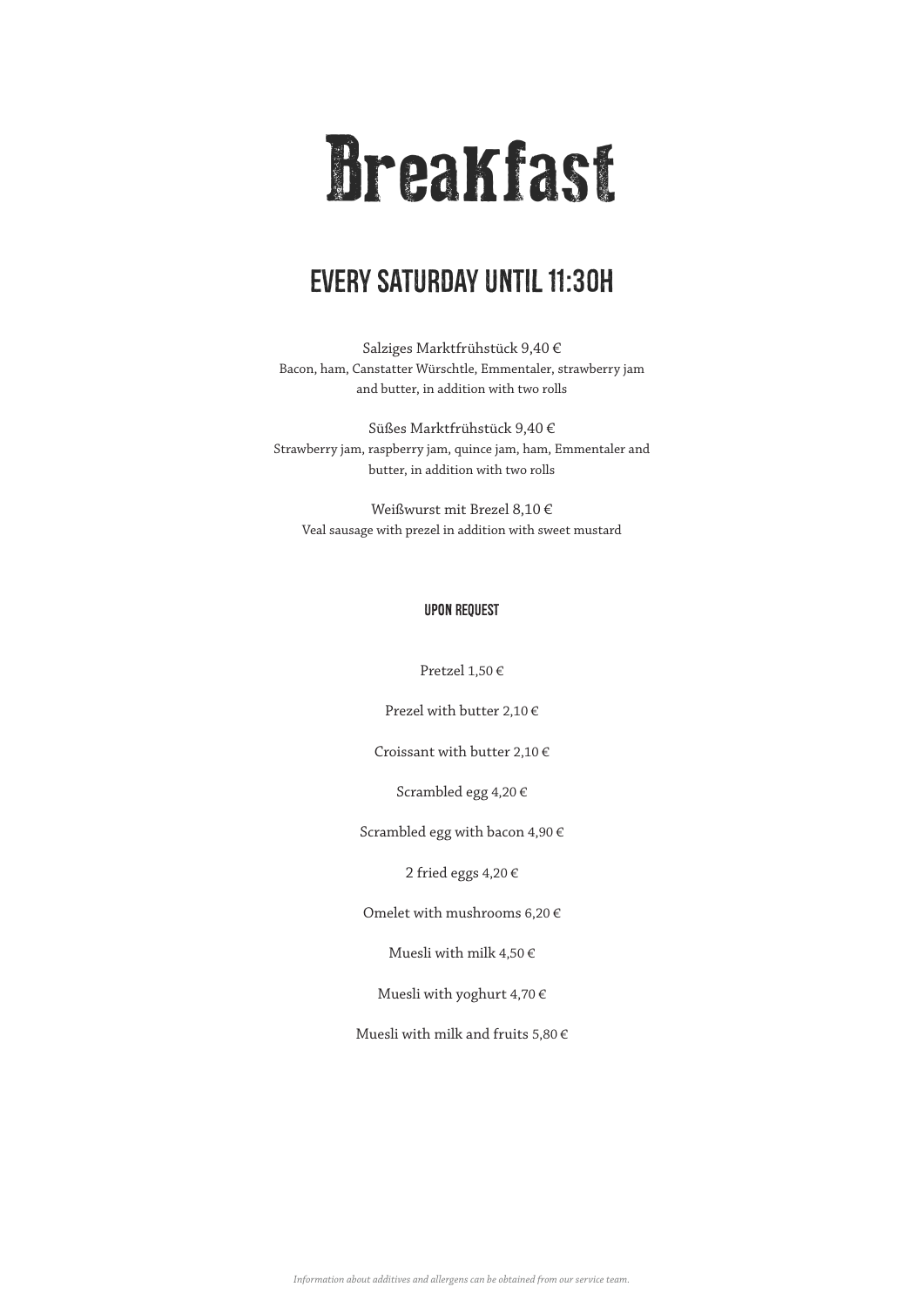# Beverages

## Soft drinks

| Schwarzwald Limo cola                 | 0.25L | $3,10 \in$ |
|---------------------------------------|-------|------------|
| Schwarzwald Limo orange               | 0,25L | 3,10€      |
| Schwarzwald Limo lime & ginger        | 0,25L | $3,10 \in$ |
| Schwarzwald Limo elderberry           | 0,25L | 3,10€      |
| Schwarzwald Limo rapsberry mint       | 0,25L | 3,10€      |
| Schwarzwald Limo sour cherry & ginger | 0,25L | 3,10€      |
| Schwarzwald Limo Hot Ginger           | 0,25L | 3,90€      |
| Homemade Rosi Limo                    | 0.25L | 3,50€      |
|                                       |       |            |

| Seezüngle grape   | $0,33 L$ 3,60 € |
|-------------------|-----------------|
| Seezüngle cherry  | $0,33 L$ 3,60 € |
| Seezüngle pear    | $0.33 L$ 3.60 € |
| Seezüngle rhubarb | $0,33 L$ 3,60 € |
|                   |                 |

#### Mineral water

| $0,25$ L $2,90$ €   |  |
|---------------------|--|
| $0.75 L$ 5.90 $\in$ |  |
| $0.25 L$ $2.90 \in$ |  |
| $0.25 L$ 5.90 $\in$ |  |
|                     |  |

# Juices and spritzer

| 0.2 L | $3,20 \in$ |
|-------|------------|
| 0.2 L | $3,20 \in$ |
| 0.2 L | $3,20 \in$ |
| 0.4L  | 4,20€      |
| 0.4L  | 4,20€      |
| 0.4L  | 4,20€      |
|       |            |

#### Beer

| Dinkelacker private "Lager" on tap  | 0.3L  | 3,60€ |
|-------------------------------------|-------|-------|
| Dinkelacker private "Lager" on tap  | 0.5L  | 4,40€ |
| Dinkelacker CD-Pils                 | 0.33L | 3,60€ |
| Dinkelacker CD-Pils nonalcoholic    | 0.33L | 3,60€ |
| Wulle                               | 0,33L | 3,60€ |
| Radler                              | 0.3L  | 3,60€ |
| Radler                              | 0.5L  | 4,30€ |
| Sanwald Hefeweizen light            | 0.5L  | 4,40€ |
| Sanwald Hefeweizen dark             | 0.5L  | 4,40€ |
| Sanwald Sportlerweizen nonalcoholic | 0.5L  | 4.40€ |

### Craft Beer

| <b>Bad Cannstatt Helles</b><br>Braurevolution, Notzingen<br>tasty, finely hoppy, Delicious        |       | $0,33 L$ 4,70 € |
|---------------------------------------------------------------------------------------------------|-------|-----------------|
| Schönbuch Pale Ale<br>fruity, fresh, light, tart                                                  |       | $0,33 L$ 4,70 € |
| <b>Sud No. 1 - Toxic Harvest Ale</b><br>Kraftbierwerkstatt Böblingen<br>Fruity, tart, bittersweet | 0,33L | 4,70€           |
| 663 - Urban Wheat Ale<br>Kraftbierwerkstatt Böblingen<br>lemon flavoured, hoppy, mild             |       | $0,33 L$ 4,70 € |
| <b>Triple A - Awesome Amber Ale</b><br>$U_{\alpha\alpha}$ file is a consequent to the line wave   |       | $0,33 L$ 4,70 € |

Kraftbierwerkstatt Böblingen *varied aromatic, fruity, malty*

# Hochland Kaffee & Tee

| Cafe Crème                                                        | cup     | 3.20€      |
|-------------------------------------------------------------------|---------|------------|
| Cafe Crème                                                        | big cup | 4,50€      |
| Latte Macchiato                                                   | glass   | 3,60€      |
| Cappuccino                                                        | cup     | 3,20€      |
| Espresso / Espresso Macchiato                                     | cup     | 2,40€      |
| Double Espresso                                                   | cup     | 3,60€      |
| Hot chocolate                                                     | cup     | 3,50€      |
| Hochland Teas                                                     | cup     | $3,20 \in$ |
| Grüntee Marrakesh, Rooibos Orange, Süßes Früchtchen, Tulsi Orange |         |            |
| Ingwer, Englische Mischung, Darjeeling Hochgewächs Second Flush,  |         |            |
| Vanille, Kräuterharmonie, Pfefferminz, Chai Sansibar,             |         |            |
| Oma's Früchtegarten                                               |         |            |
|                                                                   |         |            |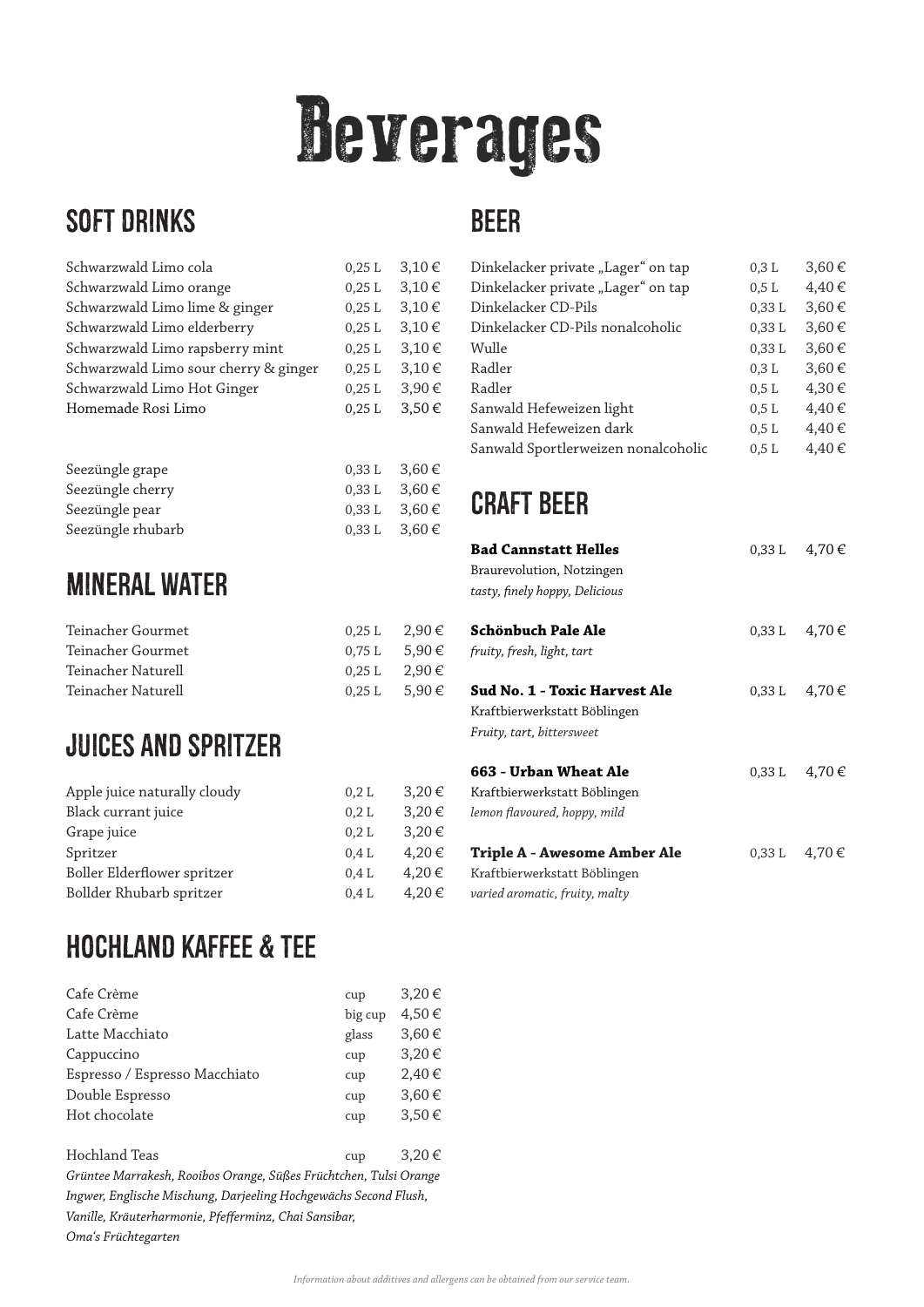# Wine by the glass

#### **VIERTELESWEINE**

|                                      | 0.25L      | bottle 1,0 L |
|--------------------------------------|------------|--------------|
| 2019 Riesling Q.b.A. dry             | $5,30 \in$ | 20,80 €      |
| 2019 Trollinger Weißherbst Q.b.A.    | $5.30 \in$ | 20,40 €      |
| 2019 Trollinger Q.b.A.               | $5.30 \in$ | 20,40 €      |
| 2019 Trollinger Q.b.A. dry           | $5.30 \in$ | 20,40 €      |
| 2019 Trollinger mit Lemberger Q.b.A. | $5,30 \in$ | 20,80 €      |
| Wine Spritzer                        | $4,00 \in$ |              |

### WEINE IM STIELGLAS

|                                                       | 0.2 L      | bottle 0,75 L |
|-------------------------------------------------------|------------|---------------|
| 2019 Sauvignon Blanc Q.b.A. dry**                     | 7,40€      | 27,90€        |
| 2019 Grauer Burgunder Q.b.A. dry**                    | 7.40€      | 27,90€        |
| Travertin Weißwein Cuvée Q.b.A. dry**                 | 7,60€      | 28,10€        |
| Travertin Rosé Cuvée Q.b.A. dry**                     | 7,60€      | 28,10€        |
| 2019 Cannstatter Zuckerle Trollinger Weißherbst, dry* | $6.10 \in$ | 21,90 €       |
| 2018 Spätburgunder Q.b.A. dry**                       | 6,70€      | 26,10€        |
| Travertin Rotwein Cuvée Q.b.A. dry**                  | 7,60€      | 28,10€        |
| 2018 Lemberger Q.b.A. dry**                           | 7.60€      | 28.10€        |

#### Sparkling wine

|                                | 0.1L  | bottle 0,75 L |
|--------------------------------|-------|---------------|
| 2018 Blanc de Noirs Secco      | 4,10€ | 26,60€        |
| 2018 Blanc de Blanc Secco      | 4.10€ | 26,60€        |
| 2018 Riesling Secco            |       | 34,50€        |
| Grape Secco non-alcohol        |       | 21.90€        |
| 2017 Condistat Brut Secco      |       | 37,90€        |
| 2017 Condistat Brut Rose Secco |       | 37,90€        |



| Rosi Sprizz                                             | 0.25L | $6.90 \in$ | Hirschschorle                                                    | 0.25L | $6.90 \in$ |
|---------------------------------------------------------|-------|------------|------------------------------------------------------------------|-------|------------|
| Rosi-Sirup (rosemary, mint, lime), soda, sparkling wine |       |            | Sparkling wine, sparkling water, bitter lemon, lime              |       |            |
| Aperol Sprizz                                           | 0.25L | 6.90 €     | Raspberry Sprizz                                                 | 0.25  | 6,90 €     |
| Aperol, sparkling wine, sparkling water, orange         |       |            | Raspberries, raspberry syrup, sparkling wine,                    |       |            |
| Hugo                                                    | 0.25L | $6.90 \in$ | tonic water, mint                                                |       |            |
| Elderberry, sparkling wine, sparkling water, lime, mint |       |            | Vodka Sprizz                                                     | 0.25L | $6.90 \in$ |
| Inge                                                    | 0.25L | $6.90 \in$ | Kessel Vodka, sparkling wine, sparkling water, elderberry, lemon |       |            |
| Ginger, sparkling wine, sparkling water, lime, mint     |       |            | Lillet Wild Berry                                                | 0.4L  | 6.90€      |
|                                                         |       |            | Waldbeeren, Secco, Lillet                                        |       |            |
|                                                         |       |            |                                                                  |       |            |

| 2017 Condistat Brut secco | $0,375$ L 18,90 € |
|---------------------------|-------------------|
| Stuttgarter Vermuth       | 5 cl $5,50 \in$   |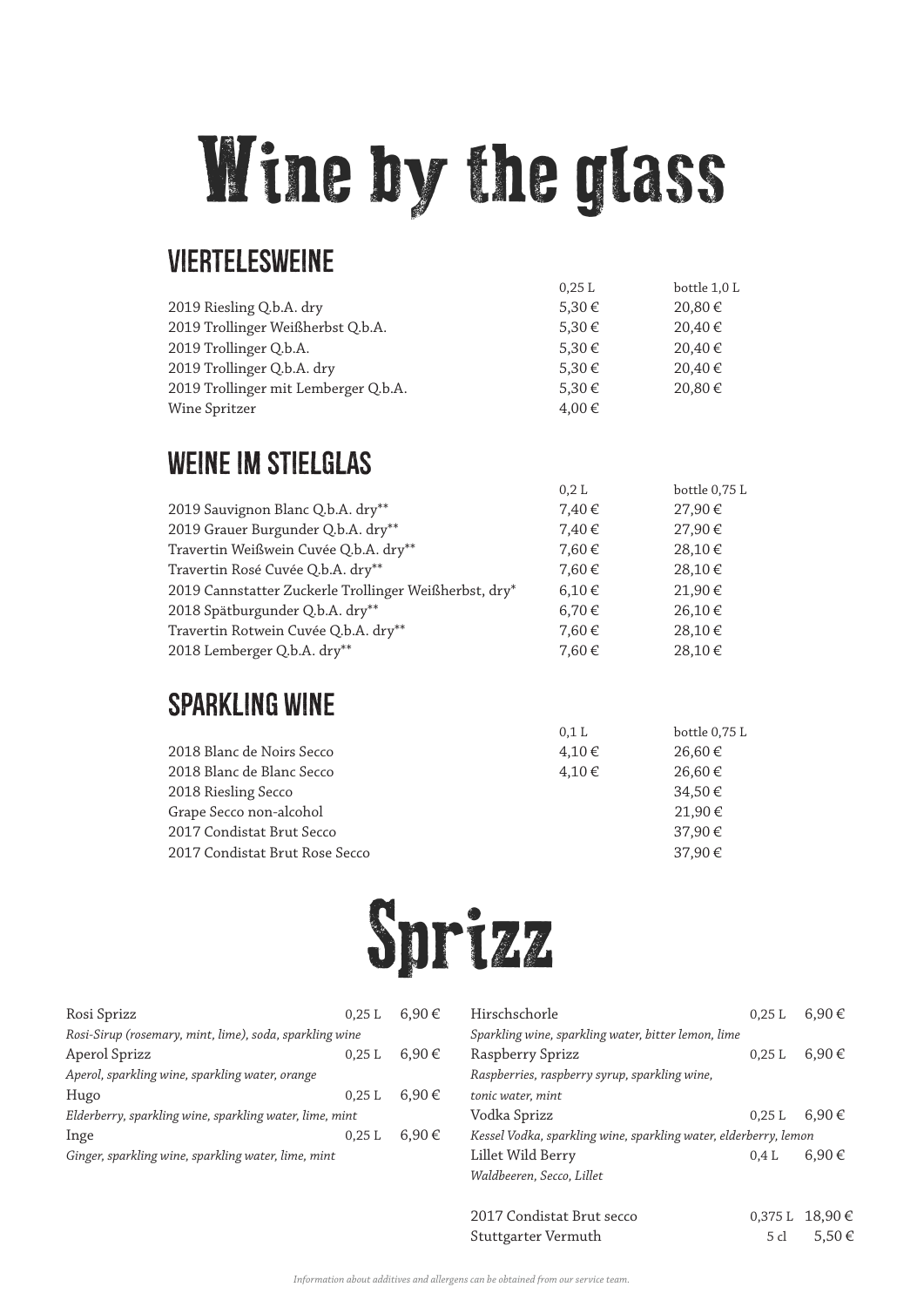# Bottles of wine

# 1 - Star wine, Q.b.A.

*Superior quality regional wine*

#### **White wine 0,75 Ltr.**

| 2019 Weißer Burgunder, off-dry                  | 21,90 € |
|-------------------------------------------------|---------|
| 2020 Cannstatter Zuckerle Riesling dry          | 27,90€  |
| 2020 Cannstatter Zuckerle Riesling              | 27,90€  |
| Red wine 0,75 Ltr.                              |         |
| 2016 Cannstatter Zuckerle Trollinger dry        | 25,90 € |
| Rosé / Weißherbst 0,75 Ltr.                     |         |
| 2019 Cannstatter Zuckerle Trollinger Weißherbst | 21.90€  |
| 2019 Rosé, off-dry                              | 21,90€  |
|                                                 |         |

#### 2-Star wine, Q.b.A.

*Wine for the upscale*

#### **White wine 0,75 Ltr.**

| 2019 Sauvignon Blanc dry                 | 27,90€  |
|------------------------------------------|---------|
| 2019 Grauer Burgunder dry                | 27,90€  |
| 2019 Chardonnay dry                      | 27,90€  |
| 2017 Riesling dry                        | 27,60€  |
| Red wine 0,75 Ltr.                       |         |
| 2018 Lemberger dry                       | 28,10€  |
| 2018 Spätburgunder dry                   | 26,10€  |
| 2018 Cannstatter Zuckerle Trollinger dry | 27,30 € |
| Travertin Rotwein Cuvée dry              | 28,10€  |
| Rosé 0,75 Ltr.                           |         |
| Travertin Rosé Cuvée dry                 | 28,10€  |
|                                          |         |

#### 3-Star wine, Q.b.A.

*First class Weinfactum wine*

#### **White wine 0,75 Ltr.**

| 37,60 € |
|---------|
| 37,60€  |
|         |
| 37,60€  |
| 37,60€  |
| 37,60€  |
| 41,90€  |
|         |

#### Weinfactum Réserve, Q.b.A.

*Special wine with unique character*

| 2011 Masterblend No. 1 Réserve Cuvée rot   | 53,10€ |
|--------------------------------------------|--------|
| 2012 Lemberger Réserve                     | 53,10€ |
| 2012 Pinot Noir Réserve                    | 49,10€ |
| 2012 Merlot Réserve                        | 53,10€ |
| 2015 Masterblend No. 2 Réserve Cuvée white | 47,10€ |
| 2015 Riesling Réserve                      | 47,10€ |
| 2012 Shiraz Réserve                        | 59,10€ |
| 2015 Cabernet Sauvignon Reserve            | 53,10€ |
|                                            |        |